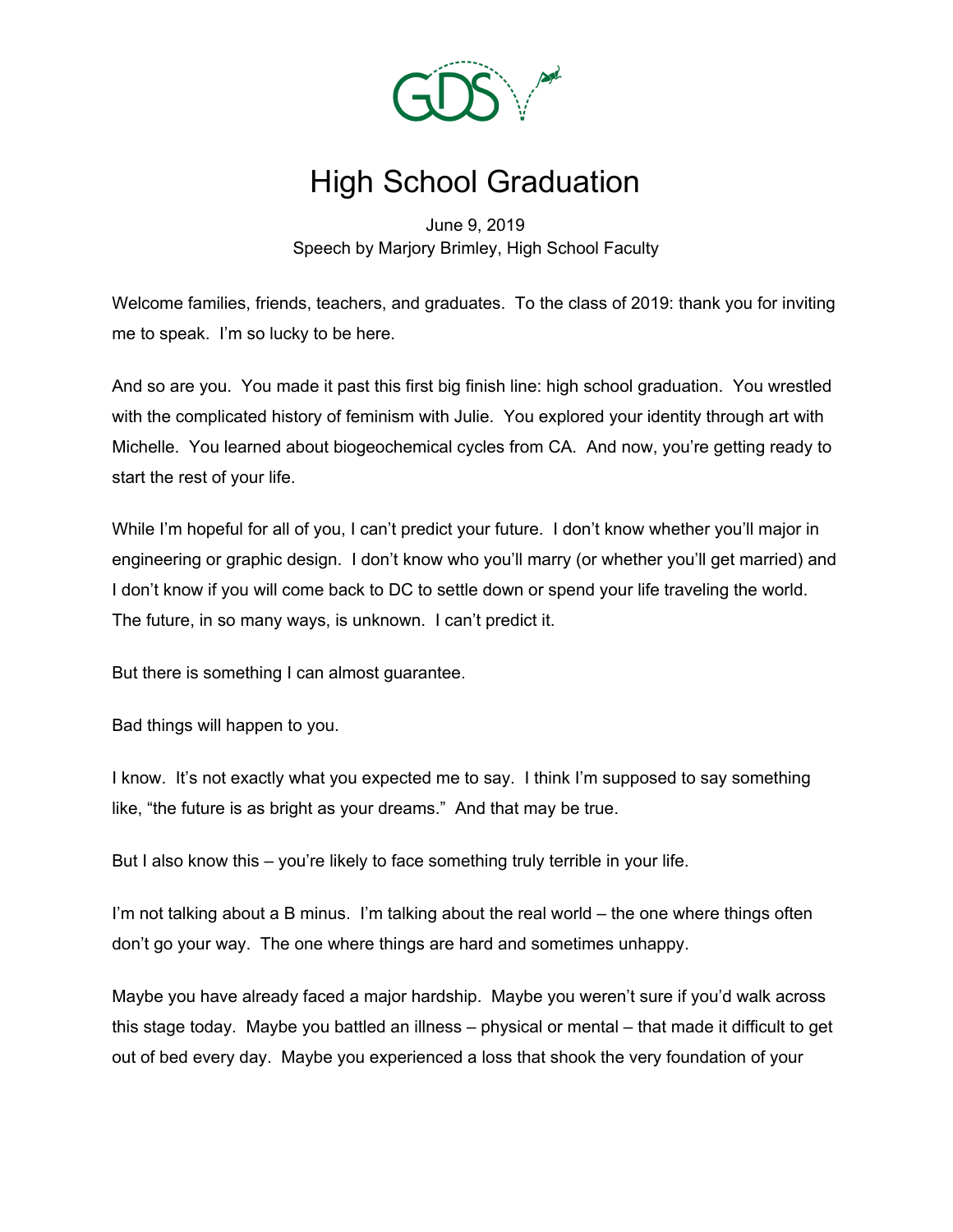family.

Or maybe you haven't yet. Gosh, I hope you haven't yet.

Either way, I'm here to tell you this – the future holds so much promise. But the future also holds the potential for great hardship.

As most of the people on this stage know, but some in the audience might not, my husband Shawn died suddenly last year from colon cancer. He was 40. In an instant, I became a young widow with three kids under 9. I didn't come to work for months. I barely got out of bed during that time. I retreated into my safe space, the one where I gave into my emotions and didn't allow anyone to truly console me. For months, I left this world.

But eventually, I had to face reality. I came back to work at GDS. I went to events at my kids' school. I put on a brave face and when I'd see someone in the hallway or at the grocery store, I'd smile.

"How are you?" a colleague or an acquaintance might ask.

"I'm gooooood!" I'd say.

I rarely meant it.

I oscillated between cowering at home, alone, and greeting everyone with a smile out in public. Of course, sometimes, I'd fail at this, and instead of a smile I'd start inappropriately sobbing with the cashier at CVS, which always freaked people out. "It's okay!" I'd say. "My husband just died so I do this sometimes!" Then I'd watch the person slowly step further away from me.

Because the world tells us to look away from grief, doesn't it? That's why we admire people who come to work and put a smile on their face and say they are "doing great!" Do you know what we call people like that?

We call them strong.

But I think we have to start imagining strength in a different way. Is it really strong to deny your emotions and just barrel through life? Is it really strong to face adversity and continue to always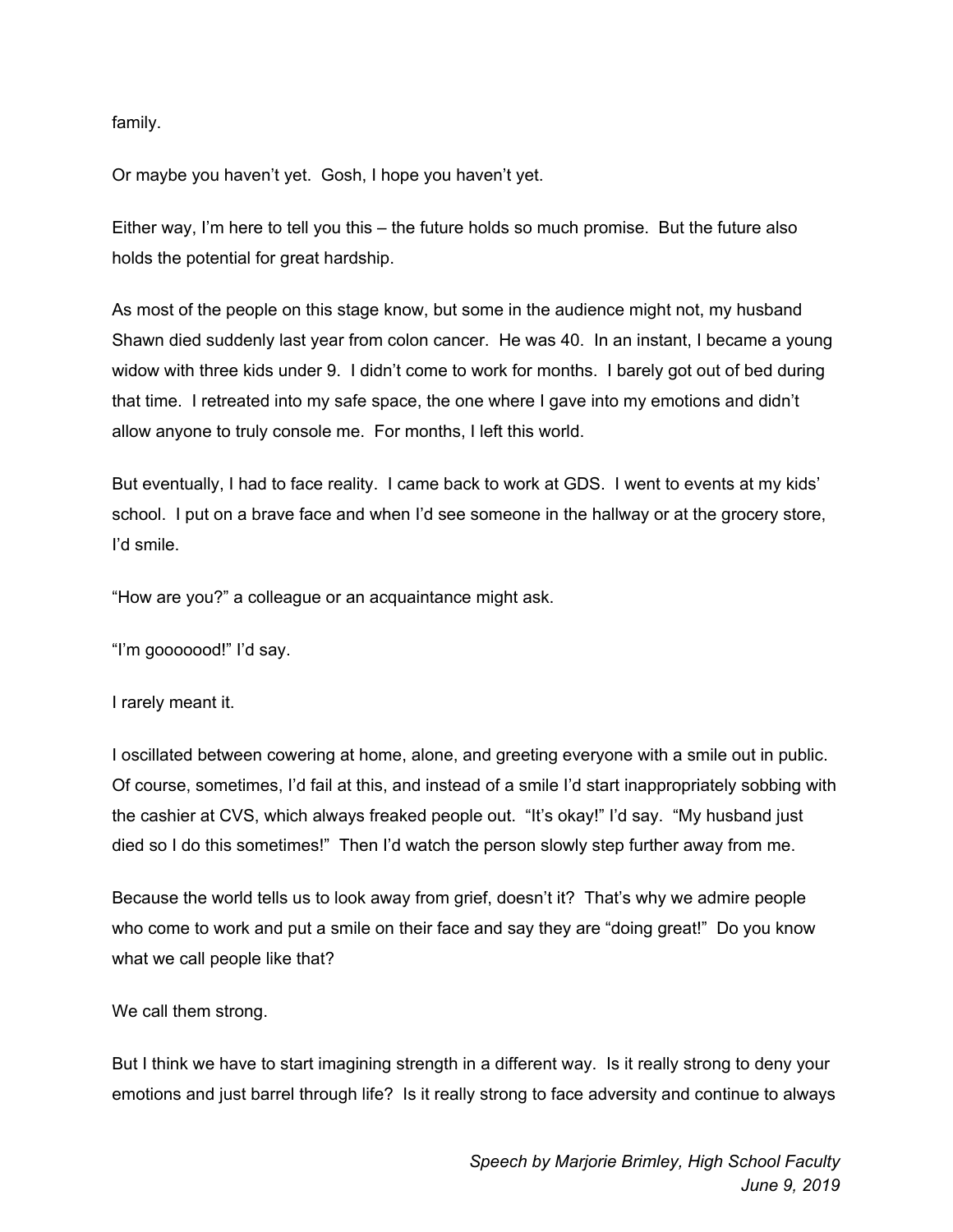have a smile on your face?

Or is there another way we can think about all of this?

I certainly hope so. Because, as I noted, you're likely to face something bad in your future. I hope it's nothing as terrible as losing a spouse – but you may lose a job or end a really important relationship. You may find yourself on the wrong career path or you may have to move to a place where you don't know anyone. You may feel alone.

And in those moments, it may seem like you have two choices. You can give up, retreat into your sadness and your room and cover yourself in tears. OR you can "be resilient," pull yourself together and do your best even when things are the worst.

But what if there's an alternative? What if instead of retreating into pain, on the one hand (gesture), or "being strong," on the other (gesture), you can do something else?

What if, instead, you reached out? What if when you faced that bad thing - that terrible adversity – you asked for support from the dearest people that surrounded you?

What might this look like?

Well, graduates, I can tell you, because in one of my darkest moments, you did it for me.

It was January of this year, the 1-year anniversary of Shawn's death. I decided to "be strong" and come to work, but once I got there, I struggled with how I was going to make it through. It was a Wednesday, and by the time I got to my 5th period Comparative Government class, I was barely holding it together. I tried to teach about the failed states index and I think I was part-way through describing Somalia when I started openly crying in front of all of you in that class.

And you stayed in that moment with me. Maybe you didn't know what to do. Maybe a teacher has never cried in front of you.

But here's the key point: you didn't run away. You sat there with my pain and you let me cry and afterwards many of you said something kind to me. Some of you didn't know what to say – and that's okay – but you still looked at me as you left, telling me with your eyes that you were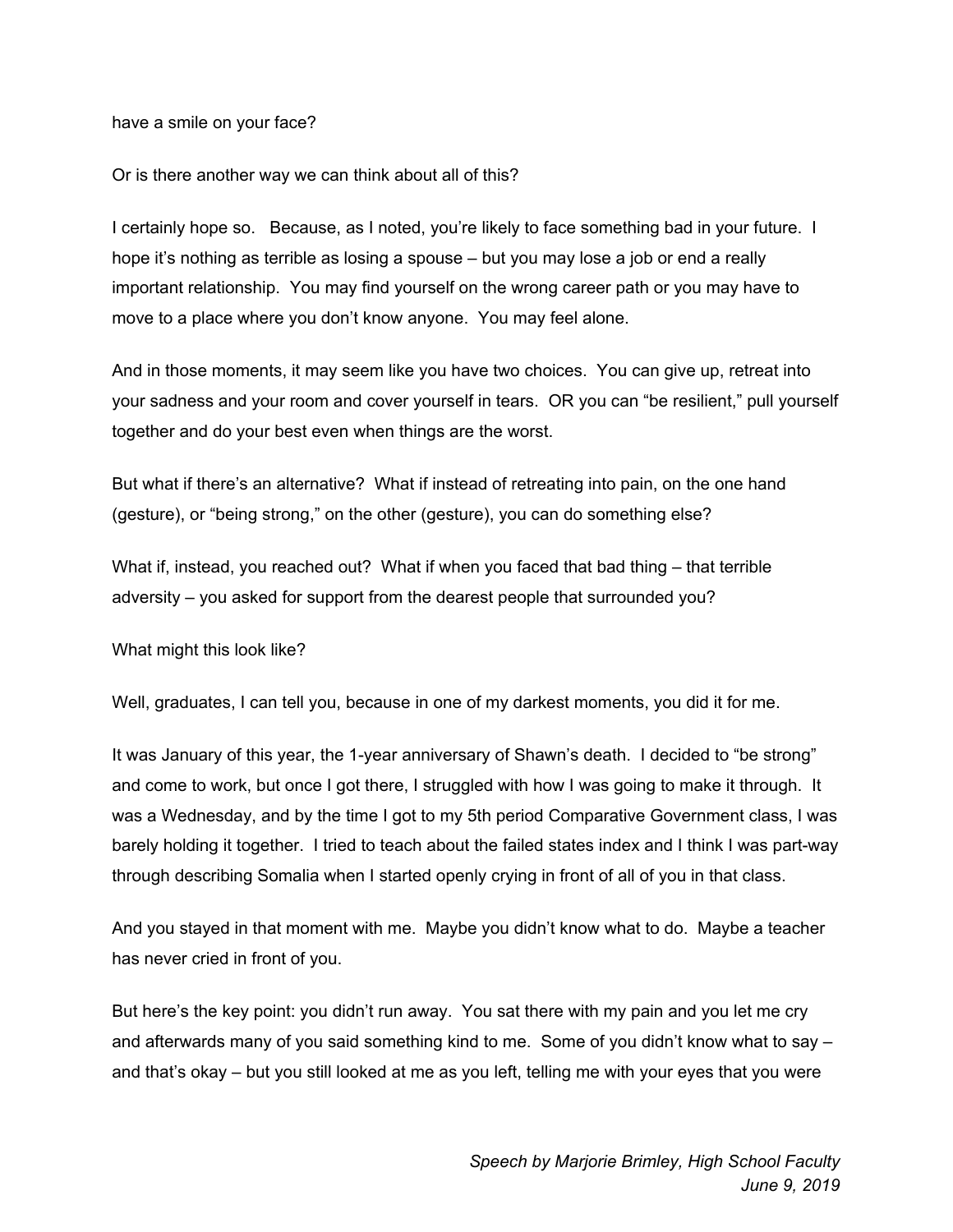thinking of me.

And do you know what I felt? I felt loved. By my students and by GDS. But I could not have had this moment if I didn't first let you in. If I didn't first say, "here is my pain. Please see it."

So, yes, I'm telling you that in the future you will face something hard. Maybe something really hard. But I will also tell you this: when I faced the worst possible thing, I was not actually alone.

And you won't be either.

Class of 2019, I want you to find someone special out there in the audience or on the stage, or close your eyes and think of someone who can't be here. It might be a parent or a sibling or a teacher. Make eye contact with that person if you can. I'm going to pause here for just a moment.

Now, I want you to remember this moment when things get hard. That person – the one you made eye contact with or thought about – that person is someone who will support you when things get hard.

But I want you to remember something else. There are dozens of people who surround you right now. Who love you. Who don't want you to suffer alone or pretend to be okay when you're not. These people are your community.

Now, here's the audience participation part. I want everyone here to reach out to the people sitting around you (and it's okay if you'd rather just do this in your mind.) You can put your arm around a friend, offer a stranger a hand to hold, or hold someone in your heart. Okay, so is everyone doing that? Keep holding on.

Graduates, this is your community. This is your web of support. And everyone here is saying the same thing: "we got you."

I want to hear you say it, audience! (I'll say it, and then point to you and you can say it.)

"We got you!"